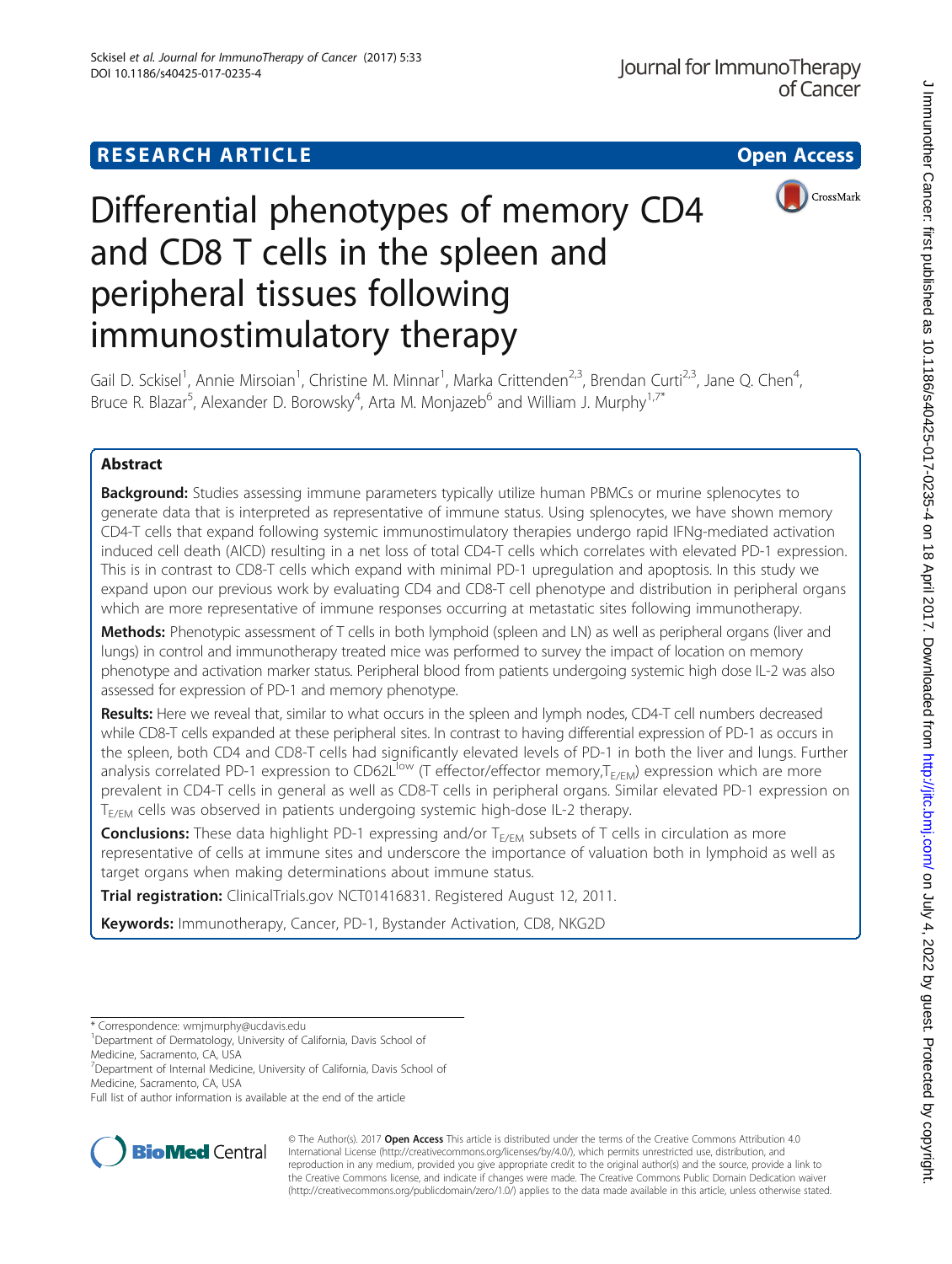#### Background

Recent technological advances in microscopy, cytometry, and advanced molecular techniques have facilitated the evaluation of immune parameters across countless animal models and disease states. These advances have furthered our understanding of how various immune cells function and interact with one another, their roles in different diseases and disorders, as well as their responses to therapies. Often times, systemic parameters such as peripheral blood or lymphoid organs (i.e., spleen, LNs, etc.) are used as surrogates for understanding both what is occurring within the organism as a whole as well as what is occurring at effector sites. This is particularly the case when a systemic agent is administered or when local samples of effector sites aren't easily accessible for complex analysis, such as during clinical trials with human patients in which peripheral blood is the standard for immune monitoring. Whether this practice is actually representative of what is occurring at local sites is debatable. Studies by our group have shown that during systemic cancer immunotherapy, regulatory T cells expand systemically in the spleen and lymph nodes but actually decrease in the tumor itself, thereby minimizing any negative biological effect on therapeutic outcome [\[1](#page-10-0)]. Furthermore, in many murine viral studies, the practice of studying effector sites has almost become standard.

Our lab has previously described the presence of a unique, antigen non-specific function of conventional memory CD8 T cells that can occur during periods of heightened immune stimulation such as cancer immunotherapy or viral infection [[2](#page-10-0)–[6](#page-10-0)]. Under these conditions, memory CD8 T cells can be activated purely by exposure to elevated cytokines causing them to expand and upregulate markers such as NKG2D which can confer the ability to respond to target cells that are inappropriately expressing stress ligands instead of through recognition of cognate antigen in the context of MHC, consistent with alternative bystander activation. Importantly, we have shown that these bystander activated memory CD8 T cells do not upregulate markers consistent with TCR engagement, namely CD25 and PD-1. In contrast, CD4 T cells activated under the same conditions undergo proliferation which is heavily coupled with apoptosis resulting in a net insignificant expansion of this cell type. This apoptosis was shown to be IFNg dependent [[7\]](#page-10-0) and thought to be occurring through differential expression of PD-1 on CD4 T cells following cytokine-induced, antigen-independent stimulation [[8\]](#page-10-0). While we have exhaustively characterized these opposing roles in both CD4 and CD8 T cells following systemic immunotherapy, the majority of our conclusions have been drawn from data derived from secondary lymphoid organs (i.e., spleen and J Immunother Cancer: first published as 10.1186/s40425-017-0235-4 on 18 April 2017. Downloaded from http://jjtc.bmj.com/ on July 4, 2022 by guest. Protected by copyright J Immunother Cancer: first published as 10.1186/s40425-017-0235-4 on 18 April 2017. Downloaded from <http://jitc.bmj.com/> on July 4, 2022 by guest. Protected by copyright.

lymph nodes) and not in the periphery such as the tumor or metastatic sites.

Here we show that during treatment with immunostimulatory therapies for cancer, the bystander expansion and activation phenotype of CD8 T cells varies greatly by organ. Similar to our previous studies we saw that CD8 T cells expanded in both lymphoid and peripheral organs whereas CD4 T cells did not significantly expand in numbers in either lymphoid or peripheral organs because in addition to proliferating, they also were undergoing apoptosis. Interestingly, we noticed that among CD8 T cells, while the expansions were comparable across organs, we noted that the phenotypes of these expanded cells varied in the peripheral organs compared to the lymphoid, as peripheral organs had elevated NKG2D, PD-1, and KLRG1. In contrast, CD4 T cell phenotypes were relatively consistent across all organs. We show that the composition of the memory/activated  $(CD44^{high})$  at a given site weighs heavily on the activation marker expression at that site with those being more rich in the effector/effector memory T cell subsets having elevated expression of activation markers across the board. Importantly, PBMC samples from patients receiving systemic high dose IL-2 therapy express elevated levels of PD-1 on the  $T_{E/EM}$  subset as well. In summary, these data highlight the critical need to assess immune phenotype and function not only in lymphoid organs, but direct sites of inflammation in order to get an accurate picture of what is occurring locally. Furthermore, it suggests the systemic effector/effector memory population may directly correlate with the phenotype of the cells at peripheral sites.

### **Methods**

#### Mice

Female 8-12 week old female C57BL/6 or BALB/c mice were purchased from the animal production area at the National Cancer Institute (NCI-APA, Frederick, MD). FVB mice were purchased from Charles River Laboratories. The MIN-O tumor model was set up as previously described [\[9](#page-10-0)]. All mice were housed in the animal facilities at the University of California, Davis under specific pathogen-free conditions and studies were approved by the UC Davis Institutional Animal Care and Use committee.

#### In vivo antibodies and reagents

The agonistic anti-mouse CD40 antibody (FGK115.B3) was generated as previously described [[10](#page-10-0)]. Recombinant human interleukin-2 (rhIL2; Teceleukin, Roche, Germany) was provided by the National Cancer Institute (NCI, Frederick, MD). Rat IgG (Jackson ImmunoResearch Laboratories Inc, West Grove, PA) was used as a control for anti-CD40.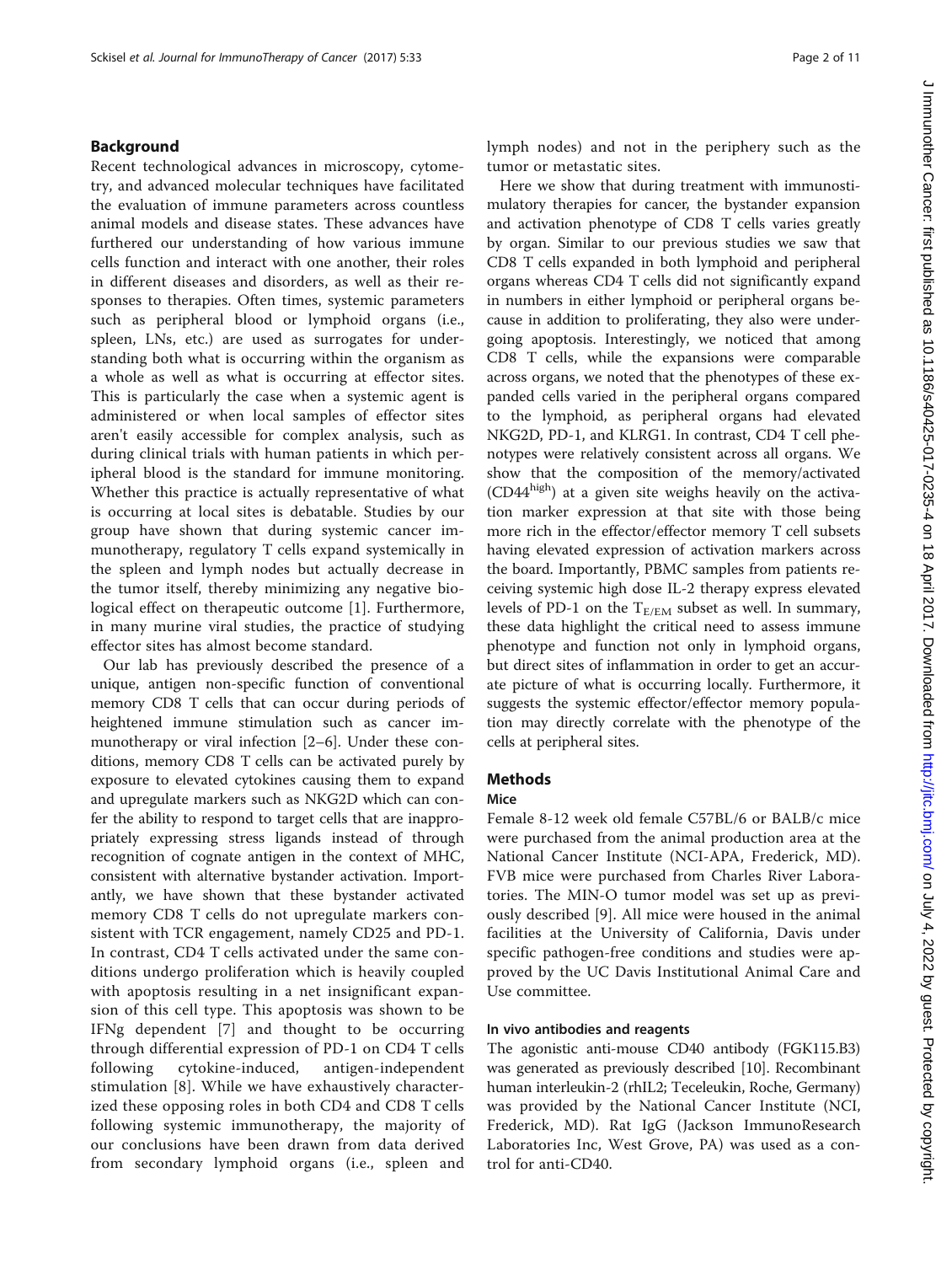#### Immunotherapeutic regimen

Mice were administered agonistic anti-CD40 and rhIL-2 as previously described [[7\]](#page-10-0). Briefly, agonistic anti-CD40 or rat IgG (Jackson Immunoresearch) was administered for 5 days (days 0-4). rhIL-2 or PBS alone was administered twice per week for 2 weeks.

#### Human high dose IL-2 trial

Blood samples were obtained from patients with metastatic melanoma enrolled in a randomized Phase II trial and receiving high-dose IL-2 alone as previously described [\[11](#page-10-0)]. Patients began treatment on a Monday (day 1) and high-dose IL-2 was administered at 600,000 IU/kg by i.v. bolus infusion given every 8 h for 14 planned doses depending on how well the IL-2 was tolerated. The median number of doses in this cycle of the study was 11. Blood samples were obtained at baseline, day 2, and day 8. The day 8 data will vary from patient to patient depending on how many doses that they tolerated. Peripheral blood mononuclear cells (PBMCs) were cryopreserved from Ficoll-separated blood and stored at -170C. Signed informed consent was obtained before enrollment. The study was approved by the Providence Health System Regional Institutional Review Board, Oregon.

#### Antibodies for flow cytometry

All antibodies were purchased commercially and tested for optimal dilution in house based on lot, clone, and vendor. Antibodies purchased from BD Pharmingen included purified anti-mouse CD16/32 (Fc block), PE-Cy5 conjugated anti-human CD45RO, PE conjugated anti-human PD-1, and allophycocyanin (APC)-Cy7 conjugated anti-mouse CD25. Antibodies purchased from eBiosciences included FITC conjugated anti-mouse PD-1, PE-Cy7 conjugated anti-mouse CD62L and NKG2D, and PE-Cy5 conjugated anti-mouse CD62L. Antibodies purchased from Biolegend (San Diego, CA) include pacific blue conjugated anti-mouse CD44, brilliant violet (BV) 421 conjugated anti-human CD45RA, BV605 conjugated anti-mouse CD8, BV711 conjugated antimouse CD4 and anti-human CD4, BV785 conjugated anti-mouse CD3, FITC conjugated anti-human CD62L, and PE-Cy7 conjugated anti-human CD8.

#### Flow cytometry

In general,  $10^6$  cells for surface only stains or  $2x10^6$ cells for stains investigating intracellular antigens were stained in round bottom 96 well plates. Surface antibodies were diluted with staining buffer (1% FBS, 1 mM EDTA, and  $0.02\%$  NaN<sub>3</sub> in PBS) into cocktails containing Fc block (purified anti-mouse CD16/32, BD Pharmingen, San Diego, CA) and added to cells at 45 μl per sample. Cells were washed and resuspended in staining buffer for analysis within 24 h. Data were collected using a BD Fortessa instrument running FACS DIVA software. Data were analyzed using FlowJo v10 (TreeStar, Ashland, OR).

#### Data analysis and statistics

Statistical analysis was performed using Prism software (GraphPad Software Inc.). Data were expressed as mean ± SEM. For analysis of three or more groups, the nonparametric one or two-way ANOVA test (where appropriate) was performed with the Bonferroni post-test. Analysis of differences between two normally distributed test groups was performed using the Student's t-test. Welch's correction was applied to Student's t-test data sets with significant differences in variance.  $* P < 0.05$ , \*\*  $P < 0.01$ , \*\*\*  $P < 0.001$ .

# Results

# Systemic agonistic cancer immunotherapy induces differential expansion of CD4 and CD8 T lymphocytes in lymphoid and peripheral organs

Combination of anti-CD40 with IL-2 has been shown to induce delayed growth and regression across several murine tumor models [\[6](#page-10-0), [7, 10\]](#page-10-0). Similar to published data using cell line tumor models, treatment of the mammary intraepithelial neoplasia-outgrowth (MIN-O) model [[9\]](#page-10-0), a tissue transplant line, with anti-CD40 and IL-2 immunotherapy (IT) led to significant anti-tumor responses  $(P = 0.0057)$  including regression in >50% of the treated mice (Additional file [1](#page-9-0): Figure S1A). Previous studies have shown these anti-tumor responses to be due to CD8 T cells therefore we assessed T cell phenotype in the spleen as well as within the tumor and lungs (a common metastatic site for many different tumor models). While we noted therapy generally induced CD8 expansion across all organs, we noted some differences in CD8 T cell memory phenotype across organ sites (Additional file [1:](#page-9-0) Figure S1B-C).

We and others have previously shown that strong immunostimulatory therapies for cancer induce potent proliferation of memory (CD44high) CD4 and CD8 T cells in the spleen and lymph nodes [[6\]](#page-10-0). It was also observed that CD4, but not CD8, T cells also undergo activation induced cell death in an interferon(IFN)-γ dependent fashion resulting in insignificant overall expansion of CD4 T cells by numbers in these same organs compared to baseline [[7\]](#page-10-0). These data were generated using lymphoid organ readouts. However, in light of phenotypes observed in the MIN-O bearing, immunotherapy treated mice, the expansion, activation, and apoptosis of activated T cells may be differentially affected in the peripheral tissues. Therefore, we sought to further characterize and compare T cell activation in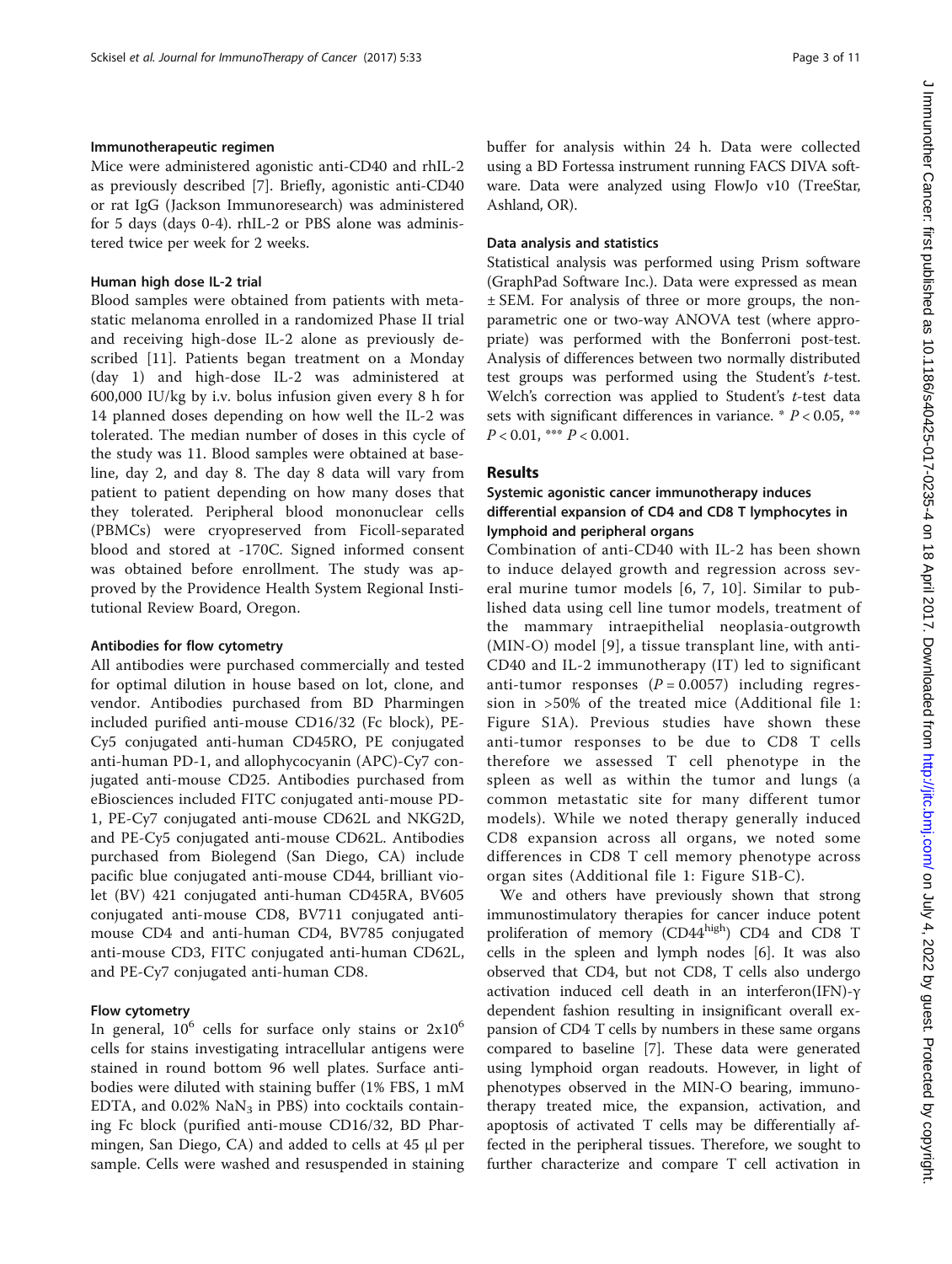peripheral organs (where the primary tumor and/or metastatic lesions may reside) and secondary lymphoid organs (which are often surveyed during immunotherapeutic studies to assess mechanisms of action). We evaluated CD8 and CD4 T cell  $(Foxp3^{neg})$  frequency, expansion, and apoptosis systemically in both lymphoid and peripheral organs. Consistent with previous reports by our group, while not significantly altering their overall frequency (Fig. 1a), anti-CD40/IL-2 immunotherapy resulted in significant expansion in total numbers of CD8 T cells in the spleens and lymph nodes (Fig. 1b). In line with increases in total CD8 numbers, the frequency of CD8 T cells that incorporated bromodeoxyuridine (BrdU) in vivo was significantly expanded and the proportion of apoptotic cells as assessed by extracellular Annexin V expression was not significantly different from controls (Fig C-D). In contrast, total CD4 T cell frequency decreased and numbers did not change significantly compared to controls within the same organs (Fig. 1a-b). While CD4 T cells were expanding as assessed by BrdU incorporation, a significant proportion of them were going through apoptosis as well (Fig. 1c-d) resulting in a net insignificant change in total numbers. These data were in line with what was previously observed [[7\]](#page-10-0). When we assessed nonlymphoid organs including lungs and liver, we saw similar trends in both CD4 and CD8 T cells, namely that CD8 T cells were expanding and surviving across all organs following IT (Fig. [2a-b](#page-4-0)) whereas CD4 T cells (Foxp3neg) were expanding and concurrently going through apoptosis to a similar extent resulting in insignificant changes to both their frequencies and numbers (Fig. [2c-d](#page-4-0)) in the periphery.

# T cell memory phenotypes vary between secondary lymphoid organs and peripheral non-lymphoid tissues in CD8 T cells but not CD4 T cells following IT

In mice, CD4 and CD8 T cells can be further categorized into memory and naïve phenotypes based on CD62L (L-selectin) and CD44 expression with the CD44<sup>low</sup>CD62L+ population considered naïve  $(T_N)$ , CD44highCD62L+ population considered central memory  $(T_{CM})$ , and the CD44<sup>high</sup>CD62L<sup>neg</sup> population considered effector and/or effector memory  $(T_{E/EM})$ . It is known that CD4 and CD8 T cells differ in their distribution of these subsets in lymphoid and peripheral organs. While naïve frequencies within CD4 and CD8 populations remain relatively similar, the CD44<sup>high</sup> population is more central memory skewed in CD8 T cells and effector memory skewed in CD4 T cells in a resting organism [\[12, 13\]](#page-10-0). However, in the peripheral organs, tissue resident T cells within both the CD4 and CD8 T cell subsets are predominantly of the effector memory phenotype [[14\]](#page-10-0).

Previous studies have shown that memory phenotype cells  $(CD44^{high})$  are the main cell type expanding following stimulatory immunotherapies [[6\]](#page-10-0). To better understand the composition of CD4 and CD8 T cells across various organs, we evaluated their memory phenotype status in each organ following IT. At rest, the CD44<sup>high</sup> population of CD8 T cells in the lymphoid organs was predominantly  $T_{CM}$  (>90%) whereas in the peripheral organs, it was a combination with  $~60\%$  $T_{CM}$  (Fig. [3a, c, e,-f](#page-5-0)). In general, IT results in an overall expansion in the CD44high frequency across all organs. The  $T_{CM}$  frequencies were either unchanged or slightly increased, while the  $T_{E/EM}$  populations significantly



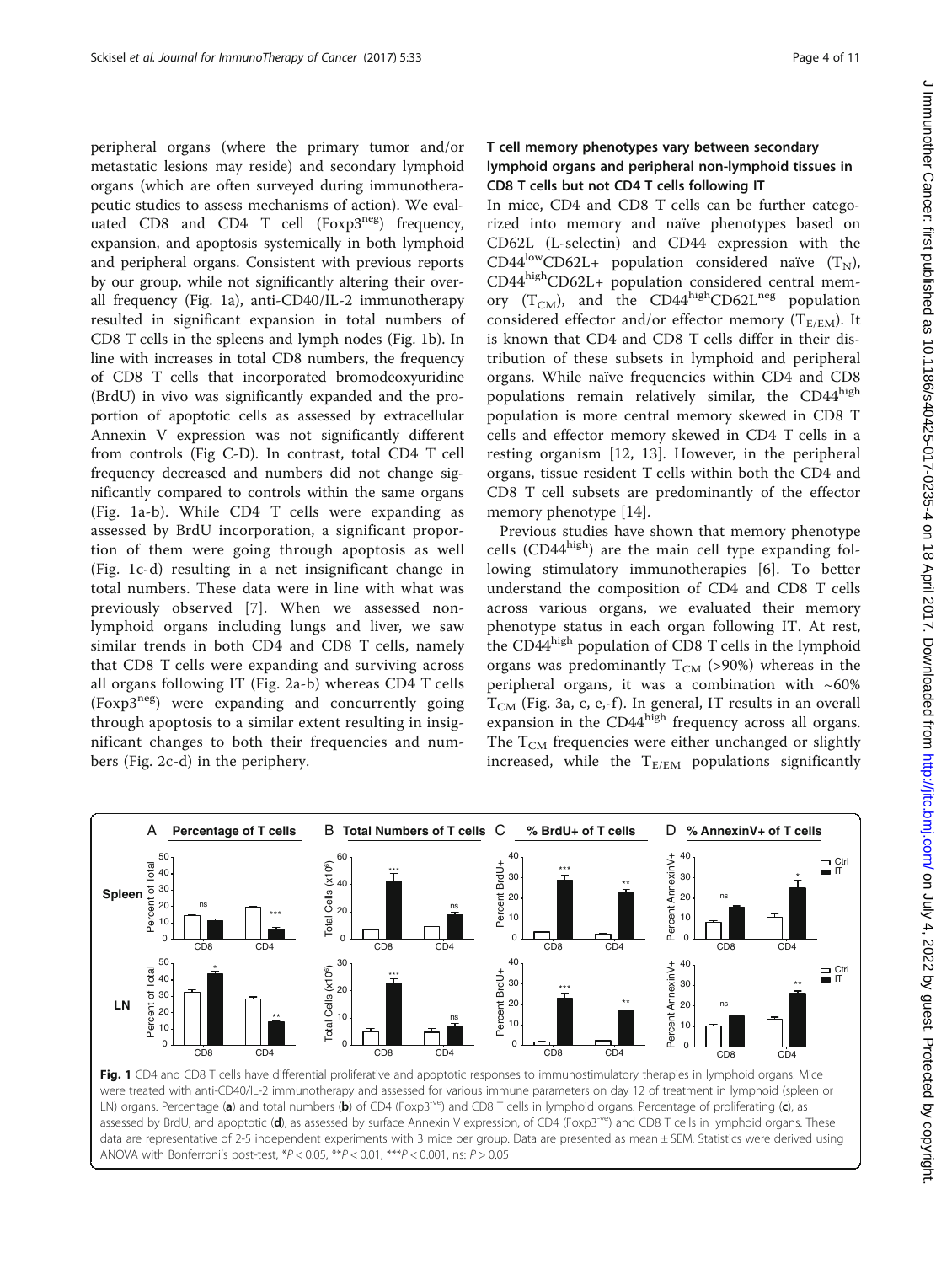<span id="page-4-0"></span>

expanded (Fig. [3e-f](#page-5-0)) from  $\sim$ 10% to 30% in the lymphoid organs and, impressively, from ~30-85% in the peripheral organs.

Within the CD44<sup>high</sup> population of the CD4 T cells, resting mice were more heavily skewed towards the  $T_{E/EM}$ phenotype with approximately 60-70% in the lymphoid and 75-95% in the peripheral tissues (Fig. [3b, d](#page-5-0)). As occurred in the CD8 T cells, following IT the  $CD44<sup>high</sup>$  proportion expanded but due to the fact that it was so heavily skewed to the  $T_{E/EM}$  phenotype across all organs in resting mice, the frequencies of CD4  $T_{E/EM}$  were largely consist-ent across all organs in IT-treated mice (Fig. [3e](#page-5-0)). The  $T_{CM}$ CD4 frequencies remained relatively low and consistent across all organs, both pre- and post-IT (Fig. [3f](#page-5-0) ).

#### Expression of activation markers in CD4 and CD8 T cells is dependent upon location and memory phenotype

In addition to differences in proliferation and apoptosis, we have also routinely noticed that CD4 and CD8 T cells differentially upregulate activation and inhibitory molecules following IT. The most notable example of this being PD-1 which, based on studies focusing on secondary lymphoid organs (spleen and LN), was preferentially upregulated on CD4 and not CD8 T cells and thought to likely be involved in the preferential AICD process that occurred in CD4 but not CD8 T cells following IT [\[7](#page-10-0)]. Another example would be the preferential upregulation of NKG2D on CD8 T cells but not CD4 conferring bystander-induced lytic capability following strong cytokine exposure to the memory CD8 subset. Previous studies by our lab as well as data presented in Fig. [3](#page-5-0) have shown that among both CD4 and CD8 T cells, the primary cells that actively proliferate and respond to IT are the CD44<sup>high</sup> memory phenotype cells [\[6](#page-10-0)]. Therefore, we next focused on this population.

In the  $CD44<sup>high</sup>$  population, it has been shown that the proliferating CD8 T cells fail to upregulate markers consistent with activation by an antigen specific stimulus such as CD25 and PD-1, yet upregulate markers that allow them to acquire a bystander phenotype, namely NKG2D, conferring the ability to act more in an NKlike, antigen unrestricted manner. Conversely, CD44high, proliferating (Foxp3neg) CD4 T cells disproportionately upregulate PD-1 (in contrast to CD8 T cells and Foxp3+, regulatory CD4 T cells) which we have suggested allows them to be preferentially targeted for induction of apoptosis [\[8](#page-10-0)]. Consistent with these previous reports, we observed similar phenotypes among splenic and lymph node resident, IT-treated CD44highCD8+ T cells, which significantly upregulated NKG2D but not PD-1 (Fig. [4a, c\)](#page-6-0), and  $CD44<sup>high</sup>CD4+T$  cells, which robustly upregulated PD-1, yet not NKG2D (Fig. [4b, d](#page-6-0)). When we assessed the same phenotypic markers in the T cell populations resident to peripheral, non-lymphoid organs, the  $CD44<sup>high</sup>CD8+ T$  cell phenotype was considerably different from that of those resident to the secondary lymphoid organs. While CD44<sup>high</sup>CD8+ T cells resident to the lungs and liver were still NKG2D<sup>+</sup>CD25<sup>neg</sup> (Fig. [4a, c\)](#page-6-0), the frequency of NKG2D+ cells in this population appeared to increase from 20-30% in the lymphoid organs to 40–50% in the peripheral organs (Fig. [4a](#page-6-0)). Furthermore, in contrast to lymphoid organs where PD-1 expression was unchanged, PD-1 expression was increased significantly in both the lungs and liver following IT in the  $CD44<sup>high</sup>CD8+$  population (Fig. [4c\)](#page-6-0). Conversely,  $CD44<sup>high</sup>CD4 T$  cell phenotype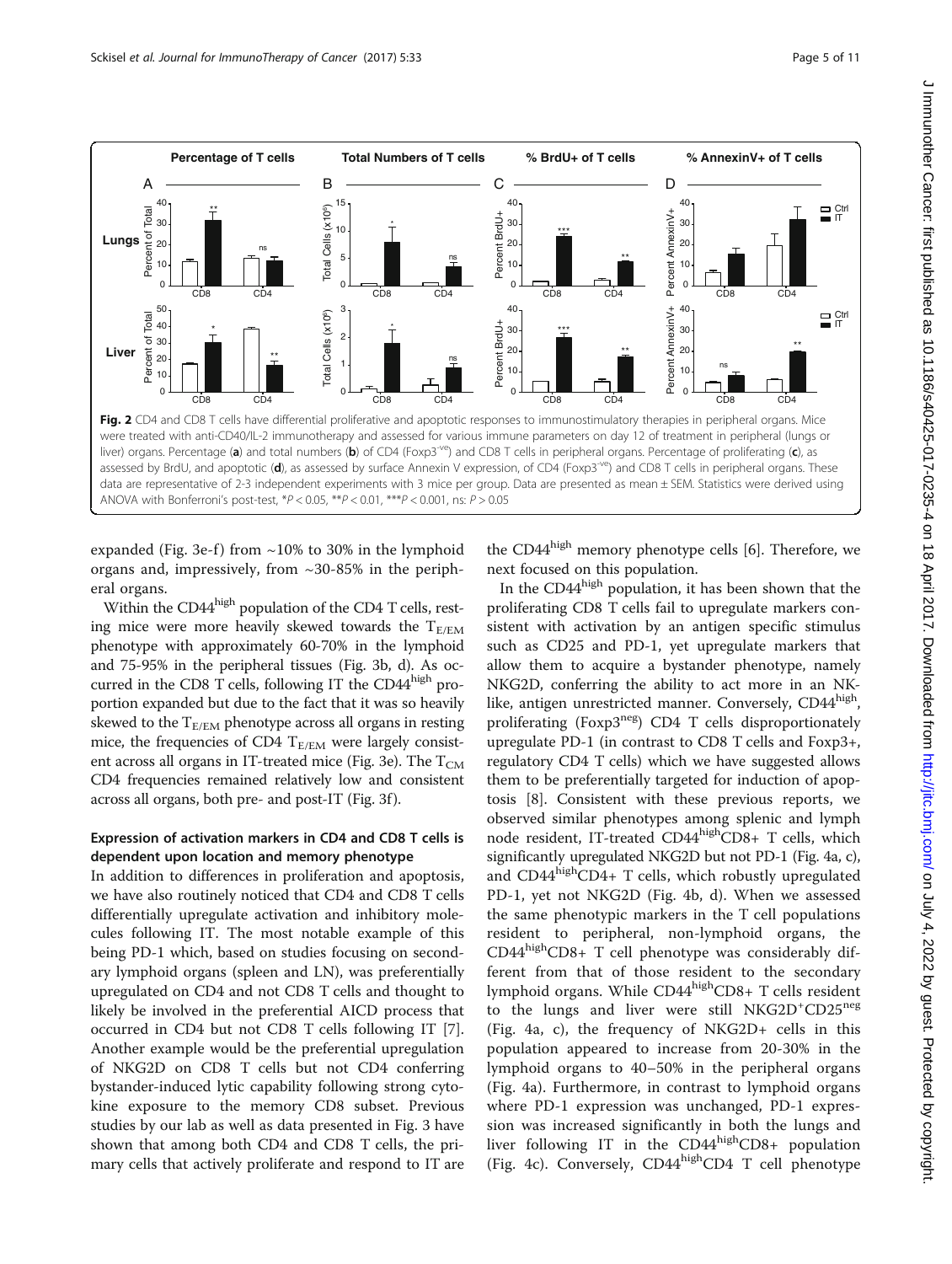<span id="page-5-0"></span>

was remarkably similar to spleen and lymph node CD4 T cells across all organs (Fig. [4b, d\)](#page-6-0) with comparable expression of PD-1, and minimal upregulation of NKG2D. CD25 was not upregulated in CD4 or CD8 T cells at any site (data not shown). This was unexpected because we have previously suggested that the differential expression of PD-1 was likely the underlying mechanism of the differential induction of apoptosis between CD4 and CD8 T cells following strong, immunostimulatory IT regimens. Yet, in the peripheral organs, CD4 T cells continue to be disproportionately affected by apoptosis despite the fact that PD-1 expression is comparable between CD4 and CD8 T cells. This pattern that emerged was also interesting because the increased activation marker expression in the periphery appeared

to directly correlate with  $T_{E/EM}$  predominance, particularly in the case of PD-1.

It has recently been shown that circulating  $T_{E/EM}$  cells express elevated levels of PD-1 in resting humans [\[15](#page-10-0)]. Therefore, we hypothesized that CD8+  $T_{E/EM}$  cells may be preferentially expressing these activation markers over CD8+  $T_{CM}$  resulting in differential frequencies of  $CD44<sup>high</sup>CD8+T$  cells expressing activation markers in secondary lymphoid and peripheral organs following IT. Therefore, we evaluated NKG2D and PD-1 expression on CD8 + CD44  ${\rm high}$ CD25neg  ${\rm T_{E/EM}}$  and  ${\rm T_{CM}}$  cells across all organs in resting and IT-treated mice. In control mice, both NKG2D (Fig. [5a](#page-6-0)) and PD-1 (Fig. [5c](#page-6-0)) were expressed at a higher frequency on the  $T_{E/EM}$  subset of the CD8<sup>+</sup>CD44<sup>high</sup>CD25<sup>-</sup> population. However, the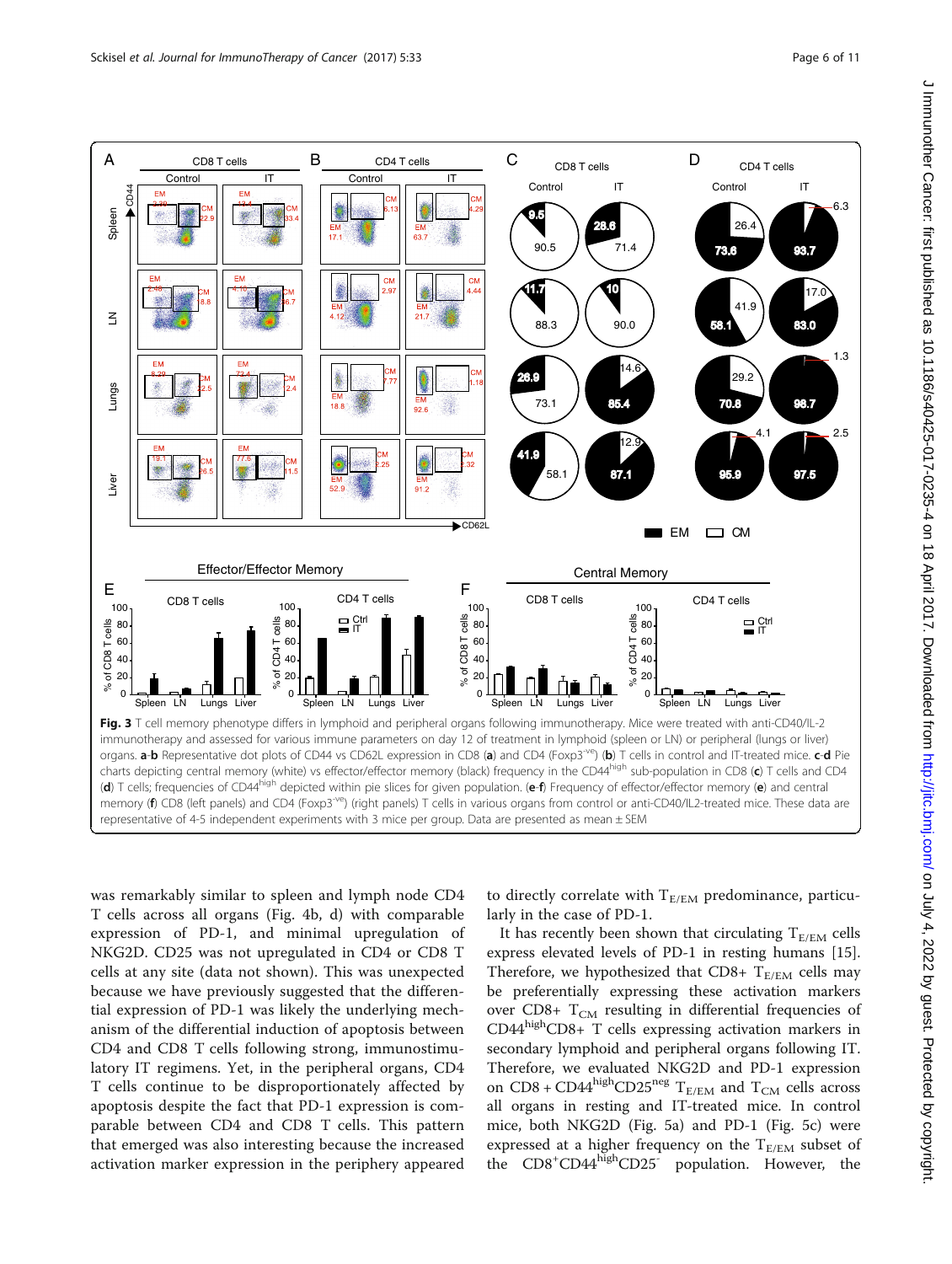<span id="page-6-0"></span>

overall frequency of the  $T_{E/EM}$  population among  $CD8^+$ T cells in resting mice is relatively low compared to  $T_{CM}$ (pie charts Fig. 5a), therefore, overall the expression of both PD-1 and NKG2D is predominantly low (Fig. 4) as  $T_{CM}$  makes up the majority of CD8+ T cells at rest. In the immunotherapy treated mice, both the NKG2D and PD-1 expression were increased across all organs (Fig. 4). Once again, both NKG2D (Fig. 5b) and PD-1 (Fig. 5d) were expressed more highly on the  $T_{E/EM}$  CD8+ T cells than the  $T_{CM}$  CD8+ T cells. In the lymphoid organs,



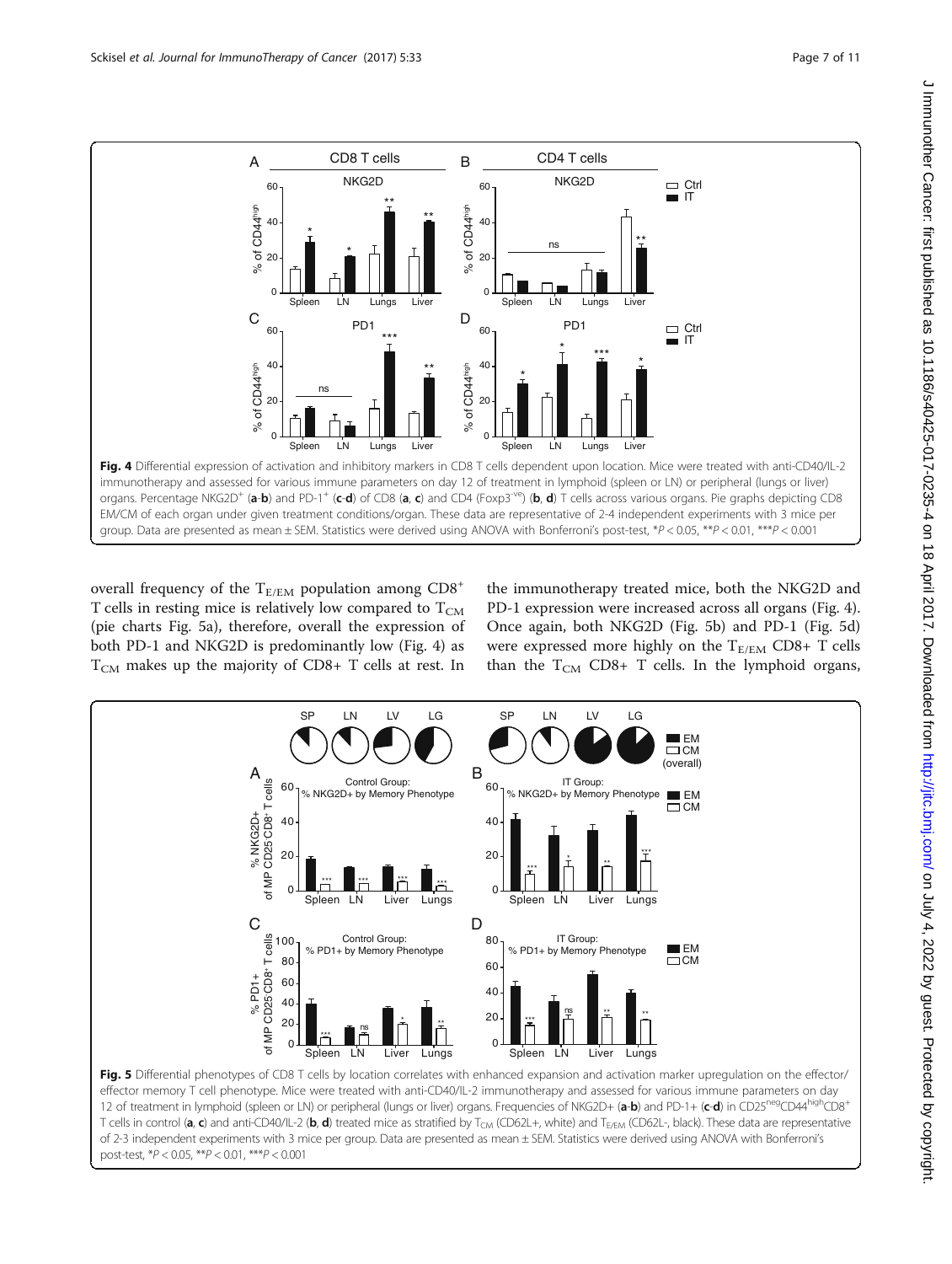where the  $T_{E/EM}$  population expanded compared to control, it was still significantly less than CD8+  $T_{CM}$  cells (pie charts, Fig. [5b](#page-6-0)) resulting in less significant expansions at these sites. Contrary to lymphoid organs, CD8+  $T_{E/EM}$  cells made up the majority of the peripheral organs assayed (pie charts, Fig. [5b](#page-6-0)) thereby making the overall expression of NKG2D and PD-1 significantly higher at these sites. Again it is important to note that in the lymphoid organs of immunotherapy-treated mice, the overall expression of both activation markers was significantly lower than in the peripheral organs due to the  $T_{CM}$  skewing in the lymphatics over the periphery in the CD8 population. The expression levels didn't vary greatly among  $T_{E/EM}$  from different organs (there were no significant differences between lymphoid and peripheral organs) within the same treatment groups but did generally increase in the IT-treated compared to control, a trend that was more significantly pronounced with NKG2D than PD-1 (Fig. [5\)](#page-6-0). In contrast,  $T_{CM}$  activation marker expression remained relatively constant not only among organs from mice within a treatment group, but between control and IT-treated groups as well (Fig. [5a-b](#page-6-0)). Taken together, these data suggest that the constitution of the memory/activated pool ( $T_{CM}$  vs  $T_{E/EM}$ ) weighs heavily upon the phenotype of the activated T cell population, particularly with CD8 T cells as their constitution varies greatly between lymphoid and non-lymphoid organs.

#### Assessment of T cells from patients receiving high dose systemic immunostimulatory therapy

Next we wanted to assess whether these results translated into human patients receiving immunostimulatory therapies for cancer. There are currently no trials assessing combination agonistic anti-CD40 with recombinant human IL-2 however we have routinely compared our combination therapy to other systemic immunostimulatory treatments including high dose TLR agonists and high dose systemic cytokine therapies and shown similar phenotypic and functional changes to T cells as are observed in our preclinical model [\[5](#page-10-0), [16](#page-10-0)]. To assess whether patients in the clinic displayed similar changes in surface marker expression, we collected peripheral blood mononuclear cells (PBMCs) from metastatic melanoma patients undergoing systemic high dose IL-2 therapy. Patients received 6x10^5 IU/Kg every 8 h for a planned total of 14 doses. PBMC samples were collected one day prior to the start of therapy (baseline) or on day 8 of the first cycle of therapy (day 8) to assess T cell phenotype. Comparing baseline and day 8 samples, there was a significant increase in PD-1+ memory phenotype (CD45RO+) cells in both the CD4 and CD8 T cell subsets following high dose IL-2 therapy (Fig. [6a-c](#page-8-0)). When this population was further broken down into central memory (CD62L+) and effector/effector memory

(CD62L-) at the day 8 time point, the effector/effector memory subset expressed significantly higher PD-1 expression than the central memory subset (Fig. [6d-e](#page-8-0)). Together, these data correlate with what was observed in murine studies suggesting that these data are applicable to human studies and may be an indicator of what is occurring locally.

#### **Discussion**

Our previous studies have shown that treatment with systemic immunostimulatory therapies for cancer results in preferential induction of apoptosis in the CD4 T cell population in an IFNg-dependent mechanism [[7\]](#page-10-0). We further built upon that study suggesting that it was the preferential induction of PD-1 on the CD4 T cell effector population (as opposed to regulatory CD4 or CD8 T cells) that was responsible for their bias to activation induced cell death [\[8](#page-10-0)]. This study suggests that this may not actually be the case in that PD-1 expression in CD8 T cells in peripheral organs is actually significantly elevated, much more so than CD4 T cells in the lymphoid organs following IT, yet they continue to expand without inducing elevated levels of apoptosis. This would suggest a role for PD-1 that is more in line with its function as an acute activation marker in activated cells [[17, 18](#page-10-0)] rather than its function in inducing apoptosis as occurs during exhaustion [\[19](#page-10-0)–[21\]](#page-10-0). This study again underscores the necessity for evaluating multiple organ sites when drawing conclusions, particularly during murine studies where this can be easily done.

Given that the majority of studies evaluating immune parameters do not directly examine target tissues but examine peripheral blood or take biopsies from lymphoid organs (for example, whole spleens in mice or LN biopsies in humans), this study suggests that we are not getting accurate measures of what is truly occurring at important effector sites when looking at frequencies and counts of overall populations. For example, PD-1 expression was not significantly upregulated (less than  $\sim$ 20%) in the spleen and lymph nodes of immunotherapy treated mice but was greater than ~40% in the lungs and liver (Fig. [4](#page-6-0)). These data underscore the need to consistently evaluate immune parameters across as many organ sites as possible in order to get an accurate picture of what is occurring in the organism as a whole. Indeed, in many clinical trials involving immunotherapies for cancer, it has proven difficult to pin point correlates of objective responses in peripheral blood. In this study, correlations were drawn with the composition of the memory phenotypes of different T cell populations with the actual activation marker phenotypes observed in the population as a whole (Fig. [5](#page-6-0)). In general, we saw that the  $T_{E/EM}$  population, while smaller overall in the lymphoid organs, was relatively accurate as to the overall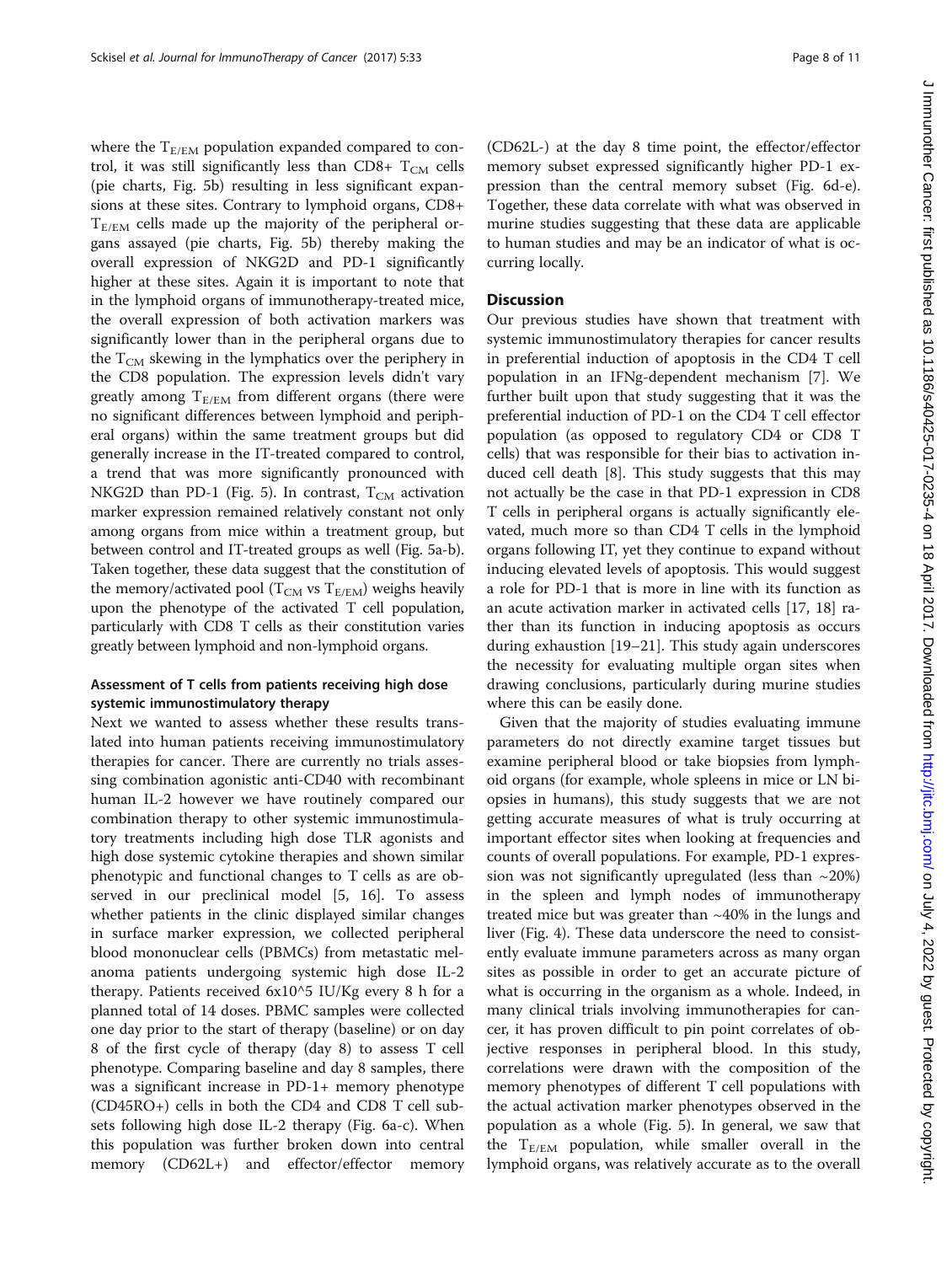<span id="page-8-0"></span>

were derived using Student's T test, \*P < 0.05, \*\*P < 0.01, \*\*\*P < 0.001

phenotype of the activated T cells at effector sites (peripheral organs). While many human clinical trials aren't able to fully evaluate effector sites, this may become a powerful tool moving forward as it may prove useful to look for correlates of objective responses focusing on the  $T_{E/EM}$  phenotype which appears to mimic the effector site more closely (assuming that the effector site is a not a lymphoid organ). Indeed, a recent study by Gros et al. showed that *only* the T cells expressing PD-1 (and by extrapolation of work presented within this paper likely of the  $T_{E/EM}$  phenotype) in the peripheral blood shared TCR specificity with tumor infiltrating lymphocytes found in the tumor [[22](#page-10-0)]. Additionally, while the data is not shown in the current study, the phenotype of T cells within tumors following systemic immunostimulatory therapies such as anti-CD40/IL-2 or systemic high dose IL-2 have previously been extensively characterized

[[7, 10\]](#page-10-0). In the case of these systemic immunostimulatory regimens, it is important to consider T cell phenotypes without tumor burden as the overwhelming majority of the T cells activated in tumor bearing studies are antigen non-specific bystander memory T cells. These nonspecific bystander CD8 T cells have a prominent role in tumor clearance as has been previously shown [[5](#page-10-0), [6](#page-10-0)]. In order to reconcile this, however, we show that the phenotype of T cells in the tumor is comparable to that in the tissues thus highlighting the relevance of using tissues that are often targets of metastatic sites (i.e. liver and lungs) by demonstrating T cells phenotypes from the MINO tumor model as well as lungs and spleen (Additional file [1](#page-9-0): Figure S1).

Altogether, we show that following cancer immunotherapy we can observe a similar population of bystander activated CD8 T cells whose expression of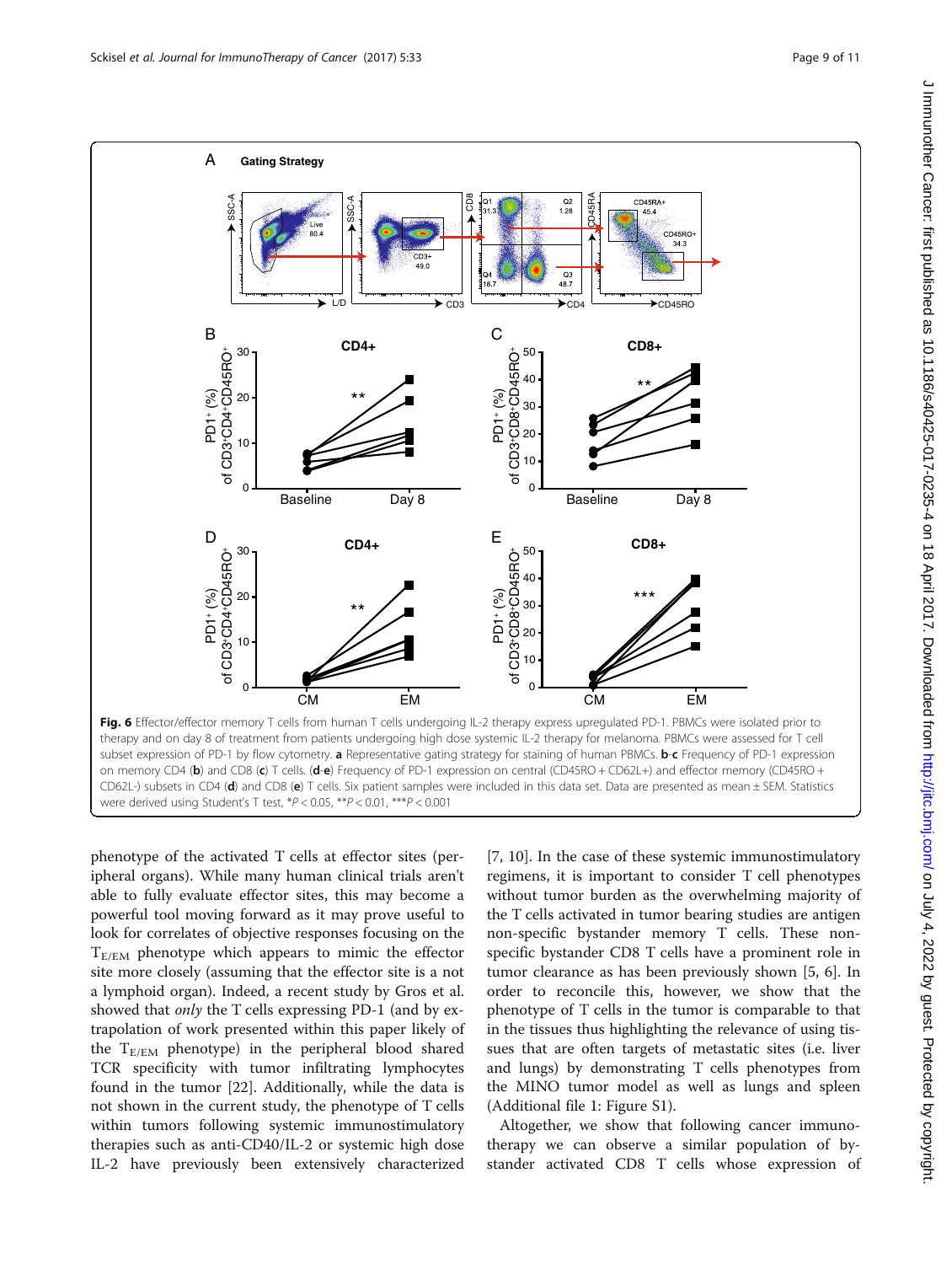<span id="page-9-0"></span>different key activation markers varies greatly depending upon their location within the body and the composition of the memory T cell pool at that location. Following activation, bystander memory T cells are generated from 1) central memory T cells and/or 2) effector memory T cells, with the effector memory T cells being phenotypically similar to effector T cells. The locations of these cells vary with subset (4 vs 8) and memory phenotype (naïve vs central memory vs effector memory). In general, the memory proportion of the CD4 subset is more heavily  $T_{E/EM}$  skewed within the lymphoid organs at rest comprising a CD4 population made up predominantly of naïve and E/EM cells [\[12, 13\]](#page-10-0). In contrast, the memory proportion of the CD8 subset is more heavily  $T_{CM}$ skewed within the lymphoid compartment at rest comprising a CD8 population made up predominantly of naïve and central memory cells [[12, 13\]](#page-10-0). Contrary to differential distribution within the lymphoid compartment, the memory populations of both the CD4 and CD8 subsets in the peripheral, tissue resident populations is largely effector/effector memory skewed. [\[14](#page-10-0)] Our studies revealed that CD8  $T_{CM}$  had relatively lessened expression of key activation markers such as NKG2D and PD-1 whereas CD8  $T_{E/EM}$  had relatively heightened expression of the same markers (Fig. [5\)](#page-6-0). Therefore, the composition of the memory pool at different sites weighed heavily on the overall expression of those markers in the memory pool. This made it appear as if the expression of these key markers may be changing at different sites when in fact it was the composition of the bystander activated population ( $T_{CM}$  vs  $T_{E/EM}$ ) that was actually altered.

Finally, expression of activation markers and T cell memory phenotype distribution changes over the course of a lifespan with variables such as age, body fat content, and pathogen status (such as SPF vs non-SPF), among other things. Now that we are beginning to appreciate the impact of each of these conditions on responses to infectious disease, responses to immunomodulatory treatments, and even the maintenance of homeostasis (as compared to young, non-obese, SPF counterparts), it is important to understand and assess how differences at baselines can affect outcomes across all organs. For example, obese and aged mice generally express elevated PD-1 [\[23](#page-10-0)] (and manuscript in progress) on T cells and have been shown to have a skewed memory phenotype [[23](#page-10-0)–[25](#page-10-0)]. What has not been thoroughly assessed in these mice is whether the PD-1 is predominantly on the  $T_{E/EM}$ populations that the T cells are skewed into which this study would suggest may be the underlying root of the distorted PD-1 expression. In conclusion, we have presented data herein illustrating the differences in activation marker expression based on memory phenotype which varies between lymphoid and non-lymphoid organs both at rest and during an active immune response. These data underscore the necessity to thoroughly investigate both lymphoid and peripheral sites before drawing conclusions based on cell phenotype and function.

#### Conclusions

In summary, we show that there can be significant differences in T cell phenotype based on location of the cells within lymphoid organs or at peripheral sites. In particular, the  $T_{E/EM}$  subset of T cells in lymphoid organs more accurately reflect the phenotype of T cells at the peripheral sites. These data highlight PD-1 expressing and/or  $T_{E/EM}$ subsets of T cells in circulation as more representative of cells at immune sites and underscore the importance of valuation both in lymphoid as well as target organs when making determinations about immune status.

#### Additional file

[Additional file 1: Figure S1.](dx.doi.org/10.1186/s40425-017-0235-4) Differential T cell phenotypes in lymphoid vs primary tumor and metastatic sites following anti-CD40/IL-2 immunotherapy. MIN-O mice were developed as previously described. (9). Once tumors were palpable within MIN lesions, mice were treated with anti-CD40/IL-2 immunotherapy. On day 9 of therapy, mice were taken down to assess T cell phenotypes in the spleen, lungs, and tumor. (A) Survival of control and anti-CD40/IL-2 (40/2) treated MIN-O mice. (B-C) Representative dot plots of CD8+ T cell phenotypic analysis in control and immunotherapy treated MIN-O mice. Data are representative of 1-2 independent experiments. (PDF 882 kb)

#### Abbreviations

BrdU: Bromodeoxyuridine; Foxp3: Forkhead box p3; IFNg: Interferon gamma; IL-2: Interleukin-2; IT: Immunotherapy; IU: International units; Kg: Kilogram; KLRG1: Killer cell lectin like receptor subfamily G member 1; LN: Lymph node; MHC: Major histocompatibility complex; MIN-O: Mammary intraepithelial neoplasia outgrowth; NKG2D: Natural killer group 2D; PBMCs: Peripheral blood mononuclear cells; PD-1: Programmed death 1; SPF: Specific pathogen free;  $T_{CM}$ : central memory T cell; TCR: T cell receptor;  $T_{E/EM}$ : effector/effector memory T cell; TLR: Toll like receptor

#### Acknowledgements

We would like to thank Monja Metcalf and Weihong Ma for excellent technical assistance with these studies. We would also like to thank Dr. Jonathan Weiss for helpful discussions with the manuscript.

#### Funding

This work was funded by grants from the National Institutes of Health (NIH) R01 CA 095572 and R01 CA 072669.

#### Availability of data and material

The datasets used and/or analyzed during the current study are available from the corresponding author on reasonable request.

#### Authors' contributions

G.D.S. designed and carried out experiments, analyzed data, and prepared manuscript for submission. M.C. and B.C. collected and provided samples for human IL-2 trial data. A.M., and C.M.M. helped perform experiments and analyze data. C.M.M. also helped prepare and edit manuscript for submission. J.Q.C. and A.D.B. provided the MIN-O model and helped perform experiments and interpret data. A.M.M and B.R.B helped in experimental design and preparation of manuscript. W.J.M. designed experiments, assisted in data interpretation, and helped prepare manuscript. All authors read and approved the final manuscript.